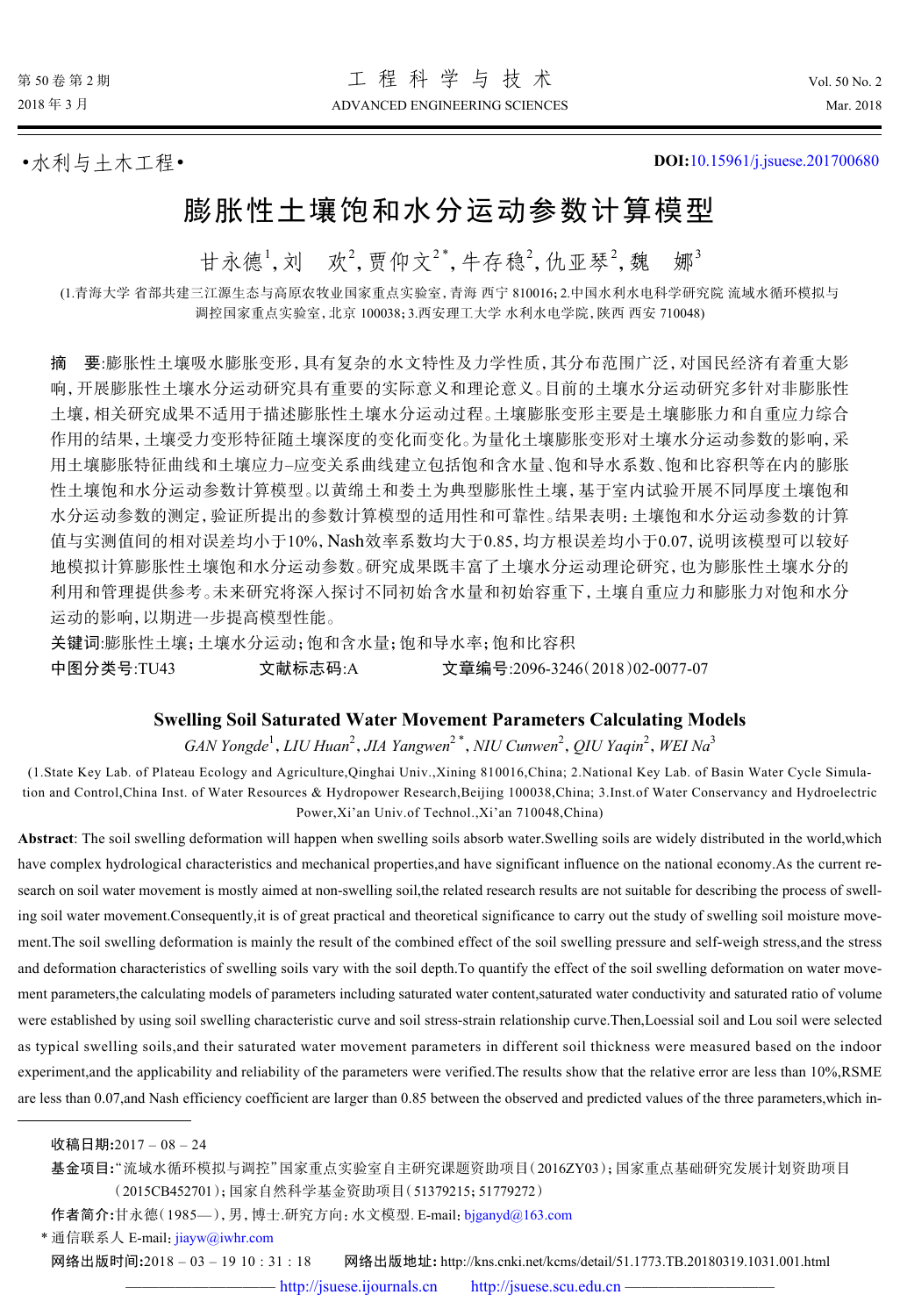dicates that the calculating models can be applied to simulate swelling soil saturated water movement parameters.The results enrich the theoretical research of soil water movement,and provide reference for swelling soil water utilization and management.In future,to improve the performance of the model,the effect of the soil swelling pressure and self-weigh stress on saturated water movement parameters under different initial water content and different initial bulk density needs to be explored.

**Key words**: swelling soils;soil water movement;soil saturated water content;soil saturated hydraulic conductivity;soil saturated ratio of volume

土壤饱和水分运动参数与土壤水分运动过程紧 密相关,对其准确的描述是进行流域水文过程模拟 的关键,也可为农田灌溉、生态环境建设、建筑施工 等提供重要参考。在开展刚性土壤水分运动过程研 究方面,国内外学者做了大量室内和野外试验及相 关理论研究, 如Green<sup>[[1](#page-6-0)]</sup>、Richards<sup>[\[2](#page-6-1)]</sup>、Philip<sup>[[3\]](#page-6-2)</sup>、Jia<sup>[[4](#page-6-3)]</sup>、 甘永德[[5](#page-6-4)]等。然而,这些研究多针对非变形土壤,相 关研究成果不适于描述膨胀性土壤水分运动过程。 膨胀性土壤因具有吸水膨胀、失水收缩的性质而影 响土壤孔隙的分布和水分运动过程。膨胀性土壤在 世界范围内分布广泛,存在于40多个国家,遍及六大 洲,中国也是世界上膨胀土分布最广、面积最大的国 家之一。膨胀性土壤给当地的工程建设带来一系列 问题,多年来一直是工程地质学、土力学、土壤学等 学界重点关注的问题。膨胀变形主要与土壤初始干 容重、初始含水量和上覆荷载有关,膨胀力和膨胀变 形随土壤增湿程度增加而增加[[6](#page-6-5)] 。在吸水膨胀过程 中,土壤膨胀变形多反映为垂直向上<sup>[[7](#page-6-6)]</sup>。Garnier等<sup>[[8\]](#page-6-7)</sup> 基于欧拉描述(ED)和拉格朗日描述(LD)模拟分析 了变形土壤的水力传导率。McGarry等[[9](#page-6-8)]提出用于描 述土壤收缩特征变化的三直线模型。Tahasildar等[\[10\]](#page-6-9) 利用土壤水分特征曲线的斜率分析测定了土壤的膨 胀性。Al-Yaqoub等[[11](#page-6-10)]设计室内试验分析了润湿速 率、润湿类型、附加压力和侧向约束对膨胀性土膨胀 变形的影响。崔颖等[[12\]](#page-6-11)对压实膨胀性黏土水渗透系 数进行量化。周葆春等[[13](#page-6-12)]利用Fredlund-Xing模型分 析了荆门膨胀性土壤的土-水特征曲线参数。Su<sup>[[14\]](#page-6-13)</sup>采 用分数阶偏微分方程(fFPE)建立了降雨累积入渗方 程,分析了水分在变形土壤中的运动。陈明霞等[[15\]](#page-6-14)从 剖面形态、颗粒组成及水分物理性质等方面系统地 揭示了漳州平原变性土的胀缩特征。曾志雄等[[16](#page-6-15)]选 取影响膨胀土胀缩等级分类的5个主要因素,建立膨 胀土胀缩等级分类的遗传投影寻踪模型。土壤吸水 膨胀变形主要受膨胀力和自重应力作用,其中膨胀 力随土壤含水量变化而变化,自重应力随土壤深度 变化而变化。随土壤深度的增加,土壤受力变形特征 发生改变,引起土壤饱和含水量、饱和导水系数、饱 和比容积等参数变化。当前针对膨胀性土壤水分运 动参数模型研究仍处于探索阶段,相关概念和理论 尚不完善。

本文基于膨胀性土壤受力变形特征分析,提出 考虑土壤膨胀变形的饱和水分运动参数模型,包括 土壤饱和含水量、饱和导水系数、饱和比容积等参数 计算模型;通过室内不同厚度土壤饱和水分运动参 数测定试验验证了该模型。相关研究有助于完善土 壤水分运动理论,对膨胀性土壤水分管理与调控具 有一定的指导价值。

## **1** 膨胀性土壤饱和水分运动参数模型

土壤吸水膨胀变形是土壤膨胀力和自重应力共 同作用的结果,假设土壤膨胀变形是由土壤孔隙度 的变化引起的,则当土壤饱和时,土壤膨胀力引起的 孔隙度变化量可以表示为:

$$
de_w = \Delta e_w = e - e_0 = 1 - \frac{\rho_{sw}}{\rho_d} - e_0 \tag{1}
$$

式中:  $\rho$ <sub>d</sub>为土粒密度, g/cm<sup>3</sup>;  $e_0$ 为土壤初始孔隙度;  $e_\mathrm{w}$ 为由土壤吸水膨胀导致的孔隙度变化量; $\rho_\mathrm{sw}$ 为由 土壤吸水膨胀导致的容重变化量,可以采用土壤膨 胀特征曲线计算(三直线模型结构段<sup>[[9](#page-6-8)]</sup>):

$$
\rho_{\rm sw} = \frac{1}{c + \alpha_3 U} \tag{2}
$$

式中:  $c$ 和 $\alpha_3$ 为三直线模型参数;  $U$ 为土壤质量含水  $\exists \pm;\rho_\text{sw}$ 为由土壤膨胀导致的孔隙度变化量, g/cm<sup>3</sup>。

同理,土壤自重应力引起的孔隙度变化量可表 示为:

$$
de_p = \Delta e_p = e - e_0 = 1 - \frac{\rho_{sp}}{\rho_d} - e_0 \tag{3}
$$

式中, ep为由土壤自重应力产生的孔隙度变化量,  $\rho_{\rm sp}$ 为由土壤自重应力导致[的](#page-6-16)容重变化量,可采用土 壤应力–应变关系曲线计算<sup>[\[17](#page-6-16)]</sup>:

$$
\rho_{\rm sp} = A + B \ln(\gamma Z) \tag{4}
$$

式中: γ为土壤湿比重, N/cm<sup>3</sup>; Z为土壤深度, cm; A和 *B* 均为参数;其他符号意义同前。

土壤膨胀变形是膨胀力和自重应力共同作用的 结果,结合式(1)和(3),合力导致的土壤空隙变化量 可以表示为:

$$
\begin{cases} de = de_w + de_p = \Delta e_w + \Delta e_p, \\ de_w = \alpha dU, \\ de_p = \gamma \beta dZ \end{cases} \tag{5}
$$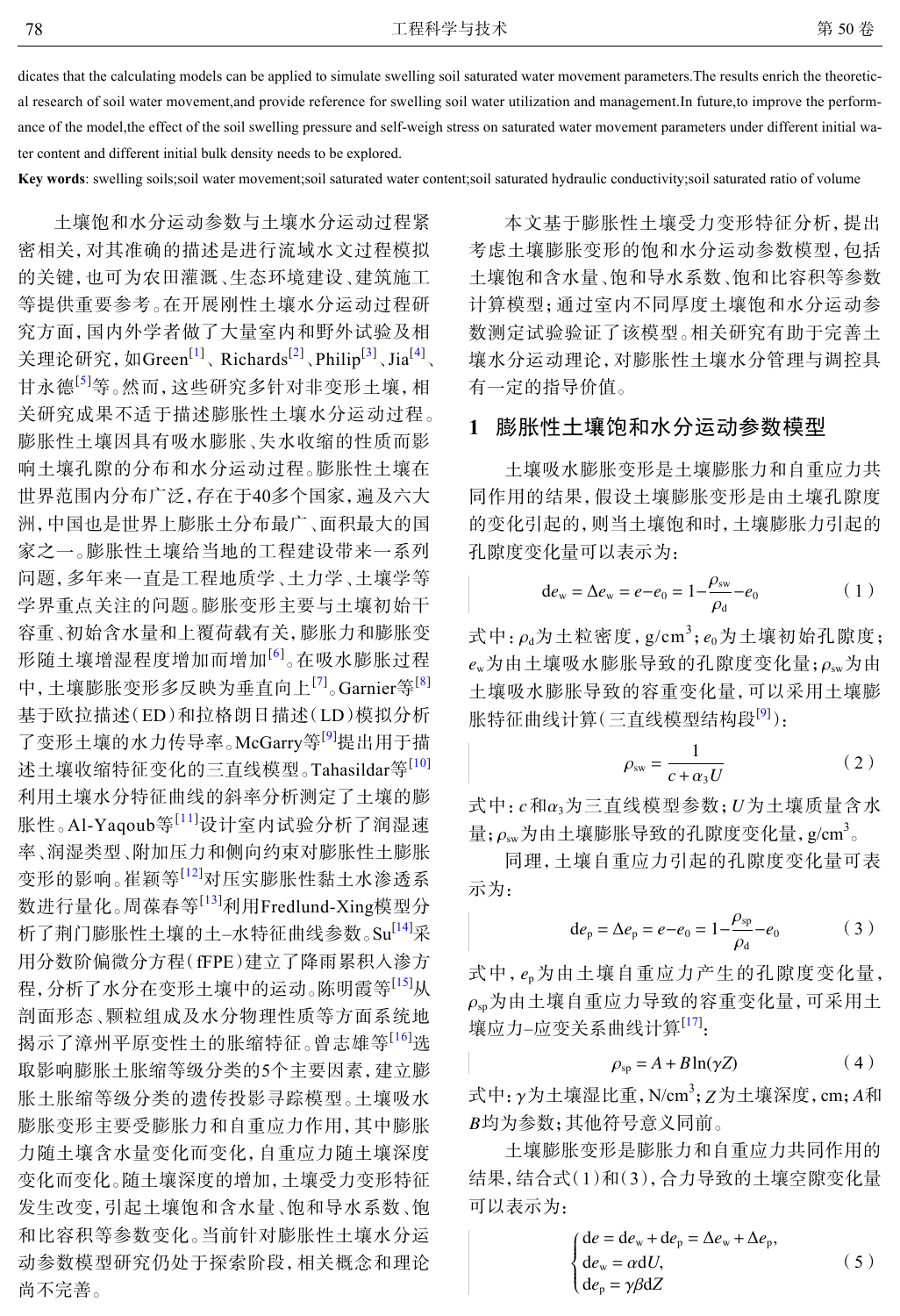$$
\alpha = \frac{\mathrm{d}e}{\mathrm{d}U}, \beta = \frac{\mathrm{d}e}{\mathrm{d}\sigma} = \frac{\mathrm{d}e}{\gamma \mathrm{d}Z} \tag{6}
$$

式中: e为土壤孔隙度; e<sub>w</sub>为由土壤吸水膨胀导致的 孔隙度变化量; e<sub>p</sub>为由土壤自重应力导致的孔隙度变 化量; *U*为土壤质量含水量; α为土壤膨胀特征曲线 斜率;β为土壤应力–应变关系曲线斜率;γ为土壤湿 比重,N/cm<sup>3</sup>;Z为土壤深度,cm。

### **1.1** 土壤饱和含水量计算模型

当土壤饱和时,土壤孔隙被水分充满,即土壤饱 和含水量等于孔隙度。根据式(5),土壤剖面饱和含 水量总量可表示为:

$$
\theta_{\rm T} = \int_0^Z e \, dZ = \int_0^Z (e_0 + \Delta e_{\rm w} + \Delta e_{\rm p}) \, dZ =
$$
\n
$$
(2 - e_0)Z - \frac{(A - B)Z}{\rho_{\rm d}} - \frac{BZ \ln(\gamma Z)}{\rho_{\rm d}} - \frac{Z}{\rho_{\rm d}(c + \alpha_3 U)} \tag{7}
$$

式中,  $\theta_\text{T}$ 为土壤深度Z以上区域的饱和含水量, 其他 符号含义同前。

## **1.2** 土壤饱和导水系数计算模型

受土壤孔隙度随土壤深度变化的影响,导致土壤 非饱和导水系数随深度的变化而变化。根据式(5),改 进Lambe模型[[18\]](#page-6-17)得到膨胀性土壤饱和导水系数模型:

$$
K_s(e) = K_0 10^{m(e_Z - e_0)}\tag{8}
$$

$$
e_Z = 2 - e_0 - \frac{1}{\rho_d (c + \alpha_3 U)} - \frac{A + B \ln(\gamma Z)}{\rho_d} \tag{9}
$$

式 中 :  $K_s$ (*e*) 为 孔 隙 度 为  $e_Z$  时 土 壤 饱 和 导 水 系 数 , *c*m/min; e<sub>z</sub>为土壤深度为Z时土壤饱和膨胀变形后的 孔 隙 度;  $K_0$  为 孔 隙 度 为  $e_0$  时 土 壤 饱 和 导 水 系 数 , cm/min; *m* 为与土壤孔隙度性质有关的参数。

## **1.3** 土壤饱和比容积计算模型

土壤容重在土壤膨胀力和自重应力的共同作用 下随土壤深度的不同有所不同,其变化量可表示为:

$$
d\rho_s = d\rho_{sw} + d\rho_{sp} \tag{10}
$$

则在某一土壤深度下:

$$
\begin{cases}\n\rho_{\rm s} = \rho_{\rm s0} + \mathrm{d}\rho_{\rm s} = \rho_{\rm s0} + \mathrm{d}\rho_{\rm sw} + \mathrm{d}\rho_{\rm sp}, \\
v = \frac{1}{\rho_{\rm s}} = \frac{1}{\rho_{\rm s0} + \mathrm{d}\rho_{\rm sw} + \mathrm{d}\rho_{\rm sp}}\n\end{cases}
$$
\n(11)

式中:  $v$ 为土壤饱和比容积, cm<sup>3</sup>/g;  $\rho_s$ 为土壤容重, g/cm<sup>3</sup>;  $\rho_\mathrm{sw}$ 为由土壤吸水膨胀导致的容重变化量, 可 采用三直线模型计算<sup>[[9](#page-6-8)]</sup>; $\rho_{\rm sp}$ 为由土壤自重应力导致  $\rho_\mathrm{\scriptscriptstyle s0}$ 为初始土壤容重,g/cm $^3$ 。 的容重变化量,可采用应力-应变关系曲线计算<sup>[[17](#page-6-16)]</sup>;

# **2** 模型验证

#### **2.1** 材料与方法

黄土具有膨胀性<sup>[[19](#page-6-18)–[21\]](#page-6-19)</sup>,但不同黄土的膨胀性与 其黏土矿物成分有关。黄绵土和娄土作为典型黄土, 其膨胀性有所差别。其中黄绵土的黏土矿物成分以 伊利石和绿泥石为主,黏粒含量为17.69%,属粉质砂 壤土;娄土的黏土矿物成分以伊利石和蛭石为主,黏 粒比例为45.47%,属粉质黏壤土。由于娄土中膨胀性 矿物成分含量较高,蛭石的吸水膨胀性较强,娄土的 膨胀性要高于黄绵土<sup>[[22](#page-6-20)]</sup>。这一结果也得到了黄传琴 等<sup>[\[19](#page-6-18)]</sup>的试验验证。以黄绵土和娄土作为试验土体,进 行土壤膨胀性对土壤饱和水分运动参数影响试验, 两种土壤的基本物理性质见表1。

## 表 **1** 土壤基本物理性质

**Tab.1 Basic physical properties of soils**

| 土壤  |      | 粒级分布/%                              |      |      |                                                               | 干容重 / 土密度 / 饱和导水系数/ |  |
|-----|------|-------------------------------------|------|------|---------------------------------------------------------------|---------------------|--|
| 种类  |      | $>$ 50 µm 2 $\sim$ 50 µm $\lt$ 2 µm |      |      | $(g \cdot cm^{-3})$ $(g \cdot cm^{-3})$ $(cm \cdot min^{-1})$ |                     |  |
| 黄绵土 | 3.50 | 52.00                               | 44.5 | 1.40 | 2.628                                                         | 0.014               |  |
| 娄土  | 313  | 46.20                               | 22.5 | 1.40 | 2.669                                                         | 0.017               |  |

由于试验中无法直接得到不同土壤深度下的水 分运动参数,考虑设置一组由小到大的土壤厚度序 列,通过测定每一土壤厚度下的饱和水分运动参数, 近似计算不同土壤深度的饱和水分运动参数。其中, 饱和含水量和饱和比容积采用质量守恒定理计算; 饱和导水系数采用通量相等原理计算,即调和平均 数计算。每种土壤设置14个厚度处理,分别为2、4、6、 8、10、15、20、25、30、35、40、45、50、55 cm。整个试验 过程设置3个重复。

土壤膨胀变形主要受土壤膨胀力和自重应力影响, 土壤膨胀力和自重应力均与土壤初始容重、初始含水 量有关。为便于对比分析,试验只考虑相同初始含水量 (烘干土)和相同初始容重下(1.4 g/cm<sup>3</sup>), 土壤自重应 力和膨胀力对土壤饱和水分运动参数的影响。试验 时将经碾压、过筛(2 mm)、烘干的土样,按一定容重 (1.4 g/cm<sup>3</sup>)分层均匀装入直径为10 cm的土柱中([图](#page-2-0)[1](#page-2-0))。

<span id="page-2-0"></span>

图 **1** 原状土饱和导水率试验装置 **Fig.1 Schematic representation of the experimental setup**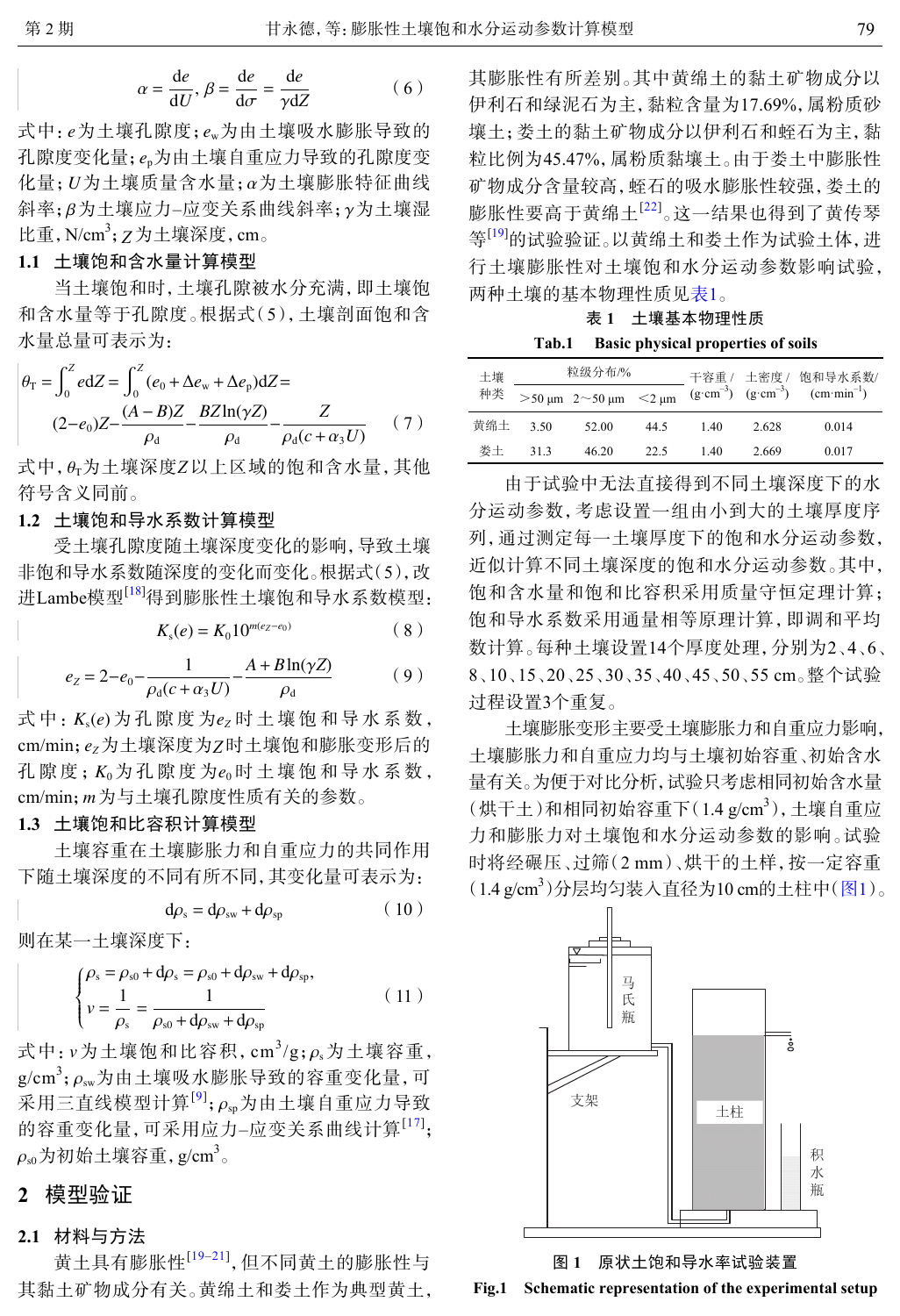然后将土柱下口与带有出水口的PVC板焊接在仪器 上,且保证焊接处不漏水。PVC底板由上、下底板构 成,中间由直径10 cm的圆弧连接(壁厚为0.5 cm): 上 底板布满约1 mm的圆孔,起到支撑土壤及导流的作 用;下底板上表面下凹,下表面水平,中心连接有直 径约1 cm的软管,以便收集出流。试验进行前,打开 阀门,用马氏瓶从PVC底板出水口处向土柱供水(发 泡点水头与土面齐平),待土柱达到饱和,且其膨胀 量达到相应含水量最大膨胀量后(土柱饱和后,连续 测定土柱深度,平均2 d/次,当连续5次测定深度不变 时,认为土壤膨胀量达到了最大),采用称重法测定 饱和含水量,采用定水头法(厚度为2 cm的土柱水头 为2 cm,4、6、8、10 cm的土柱积水深度为4 cm,15、 20、25、30、35、40、45、50、55 cm的土柱水头为10 cm) 测定饱和导水系数,采用游标卡尺测量土面变化量

测定土壤膨胀量。测定土壤饱和含水量时,为防止土 柱漏水,关闭阀门,然后将整个土柱取出,测定整个 土柱重量。为便于计算,试验开展前,预先测定好土 柱重量、PVC上下底板重量等各部件重量,以及上下 底板储水量。

为便于分析饱和水分运动参数,采用比重瓶法 测定土密度。土壤膨胀特征曲线采用游标卡尺法测 定<sup>[[19\]](#page-6-18)</sup>,并采用三直线模型<sup>[[9](#page-6-8)]</sup>进行拟合:

$$
\begin{cases}\nv = a + \alpha_1 U, \ 0 < U < U_A; \\
v = b + \alpha_2 U, \ U_A < U < U_B; \\
v = c + \alpha_3 U, \ U_B < U < U_S\n\end{cases} \tag{12}
$$

式中:  $v$ 为比容积, 为土壤容重的倒数, cm<sup>3</sup>/g;  $U$ 为质 量含水量,g; $\alpha_1$ , $\alpha_2$ , $\alpha_3$ 为土壤膨胀特征曲线斜率;  $U_A$ 、 $U_B$ 、 $U_S$ 分别为拐点处质量含水量;  $a \, \delta \, \mathcal{L}$  *c* 为参数。 各变量值见[表](#page-3-0)[2](#page-3-0)。

<span id="page-3-0"></span>

| 三直线模型拟合参数<br>表 2 |  |
|------------------|--|
|------------------|--|

**Tab.2 Fitted parameters of the three straight-line model**

|      |      |            |       |      |            |       | $\sim$        |            |       |       |             |             |
|------|------|------------|-------|------|------------|-------|---------------|------------|-------|-------|-------------|-------------|
| 土壤种类 | а    | $\alpha_1$ | $R^2$ | b    | $\alpha_2$ | $R^2$ | $\mathcal{C}$ | $\alpha_3$ | $R^2$ | $U_A$ | $U_{\rm B}$ | $U_{\rm S}$ |
| 黄绵土  |      | 0.05       | 0.95  | 0.62 | 0.39       | 0.96  | 0.73          | 0.03       | 0.89  | 0.24  | 0.32        | 0.34        |
| 娄土   | 0.61 | 0.21       | 0.99  | 0.55 | 0.62       | 0.92  | 0.63          | 0.38       | 0.97  | 0.18  | 0.25        | 0.33        |

<span id="page-3-1"></span>采用恒压法([图](#page-3-1)[2](#page-3-1))测定土壤应力–应变关系曲线。



图 **2** 土壤应力**–**应变关系测定装置示意图

## **Fig.2 Schematic diagram of measuring device of soil stress-strain relationship curve**

由于降雨影响土柱深度较小(小于1 m),自重应 力不超过25 kPa,因此恒定压力取值范围为0~25 kPa。 采用对数函数<sup>[\[17](#page-6-16)]</sup>进行拟合:

$$
\begin{cases} \rho_{\rm s} = A + B \ln p, \\ p = \gamma Z \end{cases} \tag{13}
$$

式中: $\rho_{\rm s}$ 为土壤容重,g/cm<sup>3</sup>;p为应力,N/cm<sup>2</sup>; $\gamma$ 为土 壤湿比重,N/cm<sup>3</sup>;Z为土壤深度,cm;A和B为参数, 参见表3。

表 **3** 土壤应力**–**应变关系曲线

**Tab.3 Soil stress-strain relationship curve**

| 土壤种类 |       | R      | $R^2$ |
|------|-------|--------|-------|
| 黄绵土  | 1.093 | 0.1044 | 0.99  |
| 娄土   | 1.023 | 0.1216 | 0.99  |

采用恒体积法([图](#page-3-2)[3](#page-3-2))测定容重–饱和导水系数关 系曲线(容重分别为1.1、1.2、1.3、1.4、1.5 g/cm<sup>3</sup>),采 用Lambe模型<sup>[\[17](#page-6-16)]</sup>进行拟合:

<span id="page-3-2"></span>

图 **3** 恒体积法测定土壤导水系数装置

**Fig.3 Schematic diagram of measuring device of soil hydraulic conductivity**

$$
K_{se} = K_0 10^{m(e-e_0)} \tag{14}
$$

式中:  $K_{se}$ 为孔隙度为e时的土壤饱和导水系数, *e*m/min; *e*为孔隙度; *K*<sub>0</sub>为孔隙度为 e<sub>0</sub>时的土壤饱和导 水系数, cm/min; *m*为参数。各参数取值见表4。

表 **4 Lambe**模型拟合参数

**Tab.4 Fitted parameters of the Lambe model**

|     | 土壤种类 饱和导水系数/(cm·min <sup>-1</sup> ) | m     | $R^2$ |
|-----|-------------------------------------|-------|-------|
| 黄绵土 | 0.014                               | 6.18  | 0.97  |
| 娄土  | 0.017                               | 12.20 | 0.98  |

另外,为便于对比分析膨胀与非膨胀条件下土 壤孔隙度变化量,测定厚2 cm的土柱在非膨胀条件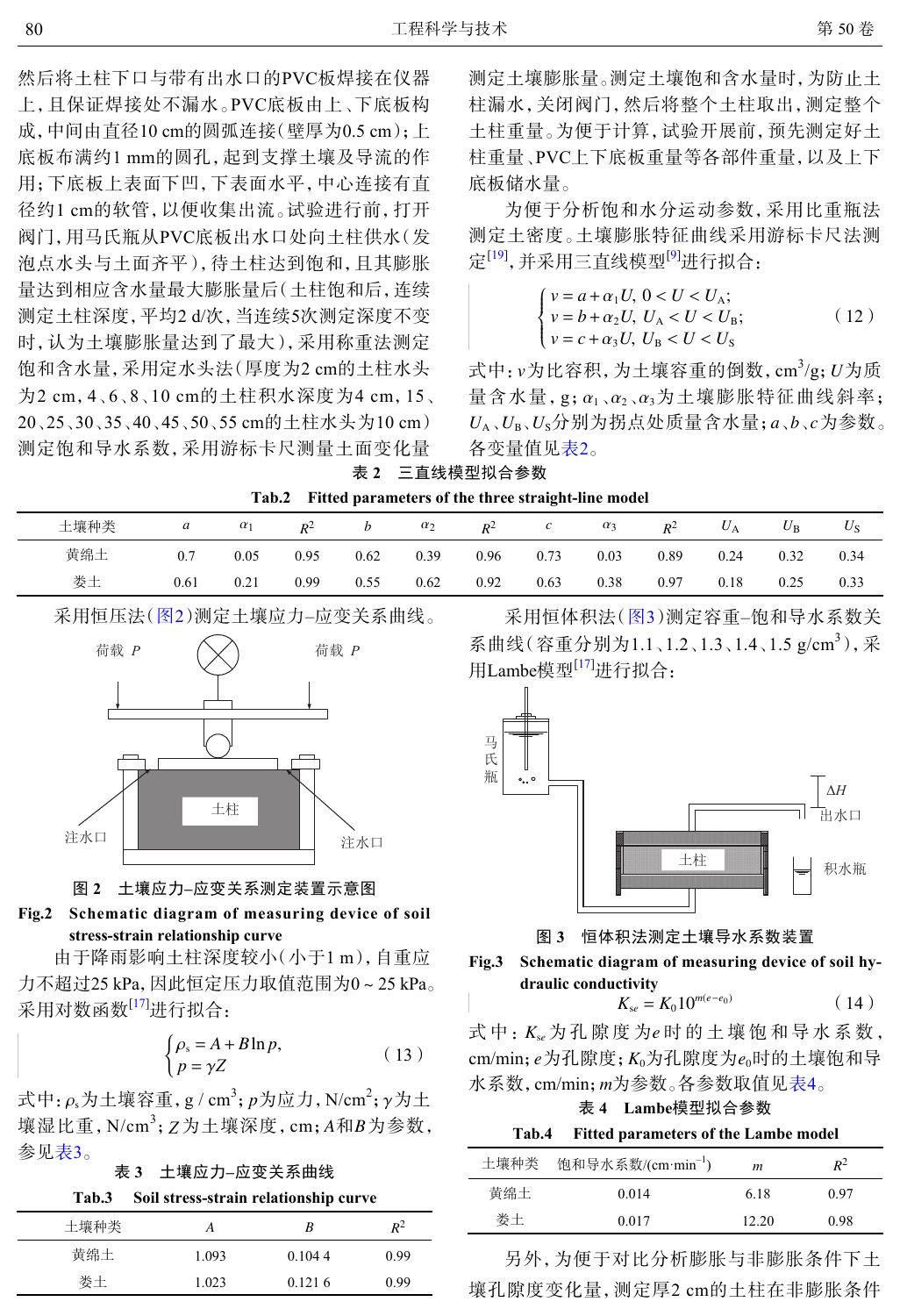下的孔隙度(将土柱采用食用油饱和)和膨胀条件下 的土壤孔隙度(将土柱采用纯净水饱和),饱和过程 同前。表5为土壤膨胀和非膨胀条件下孔隙度变化统计。

表 **5** 膨胀和非膨胀条件下土壤孔隙度变化统计

**Tab.5 Statistical changes of soil porosity under the expansive and non expansive conditions**

| 土壤种类 | 非膨胀孔隙度 | 膨胀孔隙度 | 变化率/% |
|------|--------|-------|-------|
| 黄绵土  | 0.41   | 0.50  | 21.95 |
| 娄土   | 0.42   | 0.52  | 23.80 |

由表5可知,娄土和黄绵土均具有膨胀性,土壤 吸水膨胀,体积增大。娄土膨胀性大于黄绵土,其原 因在于黄土含有蒙脱石、蛭石等膨胀性黏土矿物,土 壤吸水膨胀,导致土壤体积增大,孔隙度增大。同时, 娄土黏粒含量较高,相应的膨胀性矿物成分含量更 高。吸水膨胀性的差异使得相同土壤深度下两种土 壤的土壤膨胀力和自重应力也不相同,娄土的膨胀 孔隙度要大于黄绵土。

#### **2.2** 模型参数

计算膨胀性土壤饱和含水量和饱和比容积时,

系数, 以及与孔隙度相关的参数m。土壤饱和含水量 饱和导水系数计算中, *K*<sub>0</sub>采用恒体积法测定值, *m*采 需要测定土壤膨胀性特征曲线和应力–应变关系曲 线,以及土密度、湿容重等。计算膨胀性土壤饱和导 水系数时,需要额外测定初始孔隙度所对应的导水 和饱和比容积计算中,土壤膨胀特征曲线和应力–应 变关系曲线均采用测定曲线,土密度采用测定值,湿 容重采用装填容重对应土壤饱和后的湿容重代替; 用拟合值。

以及土密度 、湿容重γ 、K<sub>0</sub>和m的测定结果( <del>[表](#page-4-0)[6](#page-4-0)</del> ) , 将 相应土壤厚度的实测结果进行对比;采用Nash效率 系数 、均方根误差*RMSE* 和相对误差*ARE*判断模型的 基于土壤膨胀特征曲线、应力–应变[关系曲](#page-4-0)线, 膨胀性土壤水分运动参数计算模型应用于计算黄绵 土和娄土在不同土壤深度下的土壤饱和含水量、饱 和导水系数和饱和比容积值,通过加权平均计算得 到各土壤厚度的土壤饱和含水量和饱和比容积,与 效果和精度。

<span id="page-4-0"></span>表 **6** 膨胀性土壤饱和水分运动参数计算模型输入参数

**Tab.6 Input parameters of swelling soil saturated water movement parameters calculating models**

| 土壤种类 |      | $\alpha_3$ | $U_{\rm S}$ | A    |       | $\boldsymbol{m}$ | $\rho_d$ /(g·cm <sup>-3</sup> ) | -<br>$\gamma$ /(g·cm | $K_0/(\text{cm}\cdot\text{min}^{-1})$ |
|------|------|------------|-------------|------|-------|------------------|---------------------------------|----------------------|---------------------------------------|
| 黄绵土  | 0.73 | 0.03       | 0.34        | .093 | 0.104 | 6.18             | 2.669                           | 1.87                 | 0.014                                 |
| 娄土   | 0.63 | 0.38       | 0.33        | .023 | 0.121 | 12.2             | 2.628                           | 1.87                 | 0.017                                 |

# **3** 结果与讨论

运动参数实测值与计算值间的相对误差(ARE)、 Nash效率系数和均方根误差(*RMSE*),见表7。由表7 10%, Nash效率系数大于0.85, 均方根误差小于0.07; 通过计算,得到黄绵土和娄土的土壤饱和水分 可知,3个参数的计算值与实测值之间相对误差小于 结合[图](#page-5-0)[4](#page-5-0)~[6](#page-5-1),认为模型计算值与实测值比较吻合,说 明该计算模型能较好地估计膨胀性土壤的饱和含水 量、饱和导水系数和饱和比容积。

- 表? 参数实测值与计算值间相对误差(*ARE*)、Nash效率 系数和均方根误差( *RMSE* )
- *ARE* **Tab.7 Relative error ( ), root mean square error**  $(ARE)$  and Nash efficiency coefficient between the **observed and predicted values of the parameters**

| 土壤种类 | 饱和水分特征参数 | $ARE\%$ | Nash效率系数 | RMSE  |
|------|----------|---------|----------|-------|
| 娄土   | 饱和导水系数   | $-761$  | 0.96     | 0.001 |
|      | 饱和含水量    | $-0.57$ | 0.95     | 0.006 |
|      | 饱和比容积    | 9.12    | 0.86     | 0.070 |
|      | 饱和导水系数   | 3.05    | 0.94     | 0.001 |
| 黄绵土  | 饱和含水量    | 3.21    | 0.93     | 0.030 |
|      | 饱和比容积    | 5.55    | 0.97     | 0.041 |

**3.1** 土壤饱和含水量随土壤厚度变化关系分析

不同厚度下的土壤饱和含水量变化情况如[图](#page-5-0)[4](#page-5-0) 所示。由[图](#page-5-0)[4](#page-5-0)可知,土壤饱和含水量随土壤厚度的增 大而呈减小趋势。黄绵土和娄土均属膨胀性土壤,其 吸水膨胀变形过程是土壤膨胀力和自重应力共同作 用的结果。随着土壤深度的增大,自重应力越来越 大,其作用也越来越大,导致土壤容重随土壤深度增 大而增大。因此,随着土壤深度增加,土壤容重增大, 造成土壤孔隙度减小,进而使得土壤饱和含水量随 土壤深度的增大而减小,导致土壤厚度越大,土壤饱 和含水量越小。

#### **3.2** 土壤饱和导水系数随土壤深度变化关系分析

不同深度下的土壤饱和导水系数变化情况[见图](#page-5-2)[5](#page-5-2)。 由[图](#page-5-2)[5](#page-5-2)可知,土壤饱和导水系数随土壤深度增大而减 小。这是由于随着土壤深度的增大,土壤孔隙度逐渐 变小,导致土壤饱和导水系数越来越小。

#### **3.3** 土壤饱和比容积随土壤厚度变化关系分析

不同土壤厚度下的土壤饱和比容积变化情况如 [图](#page-5-1)[6](#page-5-1)所示。由[图](#page-5-1)[6](#page-5-1)可知,土壤饱和比容积随土壤厚度增 大而减小,也即土壤容重随着深度的增大而增大。这 与前文针对土壤饱和含水量和饱和导水系数的分析 结果是一致的,符合实际情况。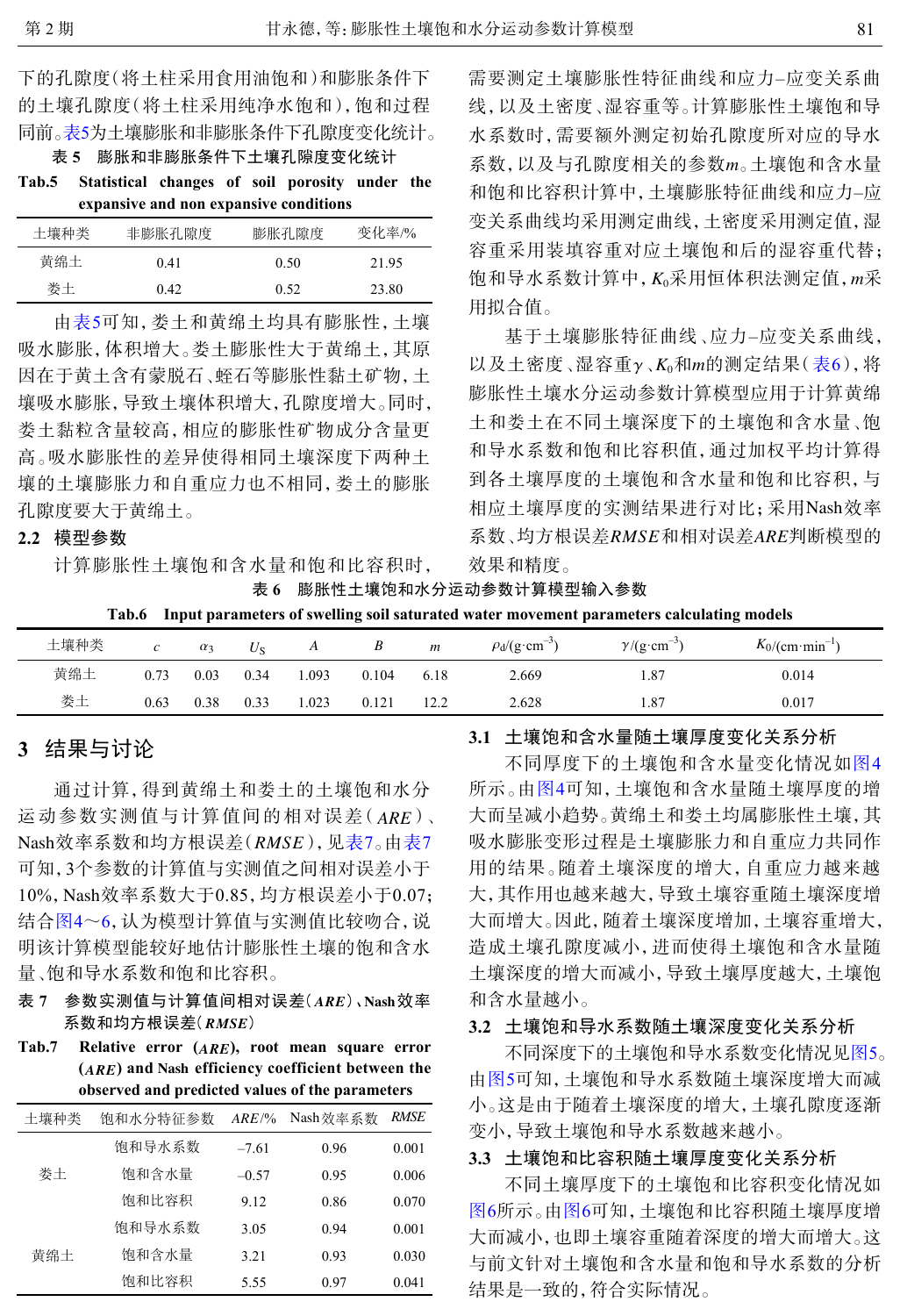<span id="page-5-0"></span>





<span id="page-5-2"></span>



**Fig.5 Changes in soil saturated hydraulic conductivity with soil depth**

<span id="page-5-1"></span>

图 **6** 土壤饱和比容积随土壤厚度变化关系

**Fig.6 Changes in soil saturated ratio of volume with soil thickness**

# **4** 结论与讨论

相较于非膨胀性土壤,膨胀性土壤中含有蒙脱 石、蛭石等膨胀性矿物成分。这些矿物成分吸水膨胀 引起土体发生变形,土体内孔隙结构随土壤含水量 变化而变化。在此过程中,土壤将受到膨胀力和自重 应力的共同作用。当自重应力较小时,土壤在膨胀力 作用下,土壤体积增大,导致土壤孔隙度增大,饱和 含水量增大,饱和比容积增大,饱和导水系数增大; 随着深度的增大,自重应力增大,导致土壤孔隙度减 小,饱和含水量减小,饱和比容积减小,饱和导水系 数减小。

分析膨胀性土壤的受力变形特征,采用土壤膨 胀特征曲线和土壤应力–应变关系曲线,提出包含饱 和含水量、饱和导水系数和饱和比容积在内的膨胀 性土壤饱和水分运动参数计算模型。选择黄绵土和 娄土作为典型膨胀性土壤开展室内试验,模拟计算 两种土壤的饱和含水量、饱和导水系数和饱和比容 积,并与参数实测值比较分析,验证模型可靠性和适 用性。结果表明:该模型结果与实际吻合,能够用于 膨胀性土壤饱和水分运动参数计算。研究结果既丰 富了土壤水分运动的理论研究,又可为更高效地利 用和管理土壤水分提供参考。